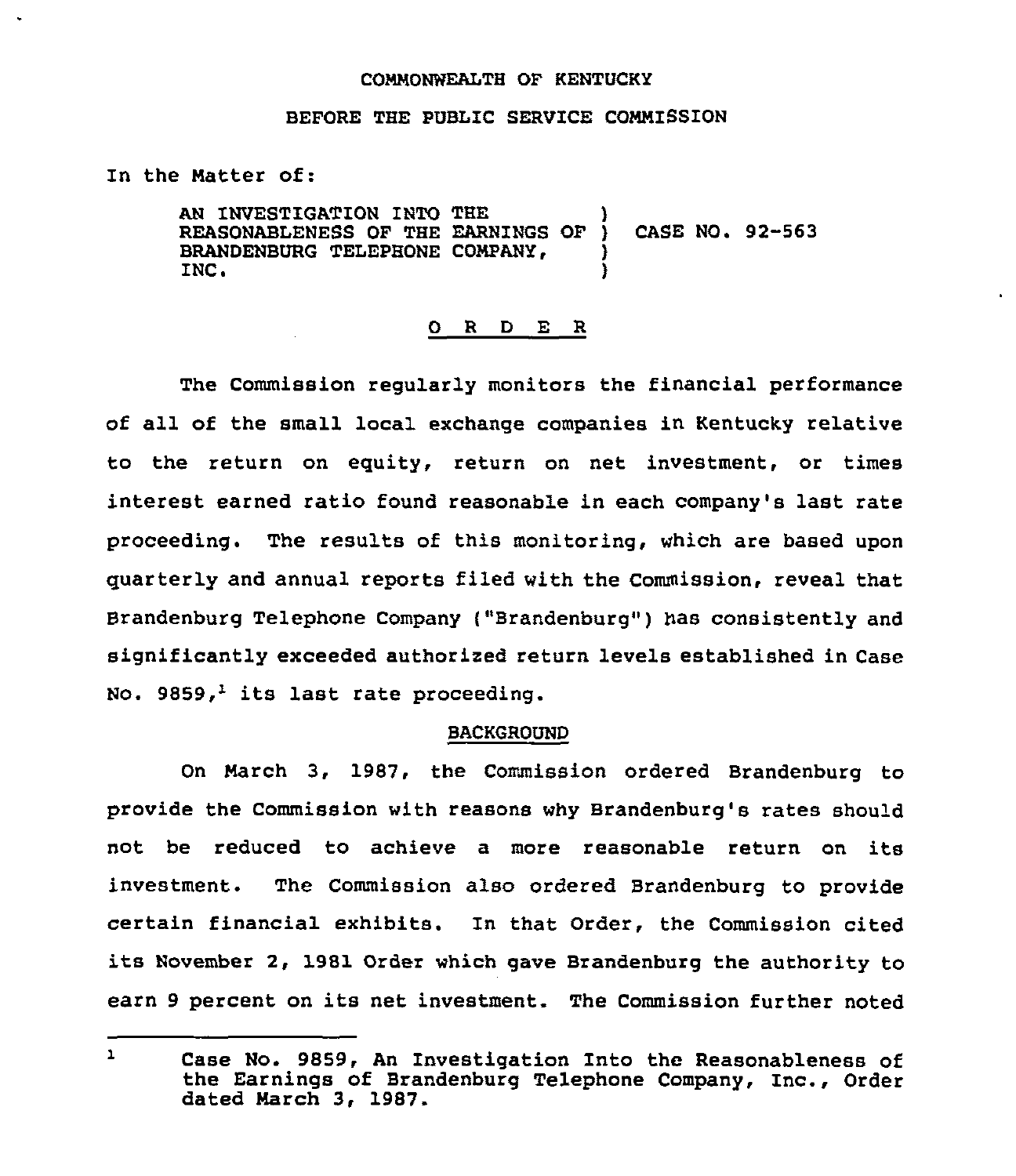that in the years following that Order, Brandenburg's earnings consistently exceeded the authorized return. The 1987 case was settled by agreement which authorized Brandenburg to earn a 12.5 percent return on its equity capital and an overall return on its net investment of 10.08 percent. Revenue was reduced by \$280,000. In spite of this reduction and Significant plant additions since 1988, Brandenburg has continued to exceed its currently authorized returns of 12.5 percent on equity capital and 10.08 percent on net investment.

The Commission is aware that Brandenburg's basic residential and business rates are among the lowest in the state. Only those of Ballard Rural Telephone Cooperative Corporation, Inc, and Thacker-Grigsby Telephone Company, Inc, are comparable.

However, there are other rates that could be reduced or eliminated, including access rates, touchtone rates, and zone charges, which could benefit Brandenburg's ratepayers and fulfill Commission policy objectives. In addition, the ability of Brandenburg to achieve consistently high earnings strongly suggests to the Commission that Brandenburg's shareholders and ratepayers might benefit from the formal adoption of an incentive regulation plan, similar to that adopted in Case No.  $10105<sup>2</sup>$  for South Central Bell Telephone Company. The Commission would welcome such a proposal by Brandenburg, as well as proposals to reduce or eliminate the above-mentioned charges. However, allowing

 $2<sup>1</sup>$ 

 $\ddot{\phantom{a}}$ 

Case No. 10105, Investigation of the Kentucky Intrastate Rates of South Central Bell Telephone Company, Inc.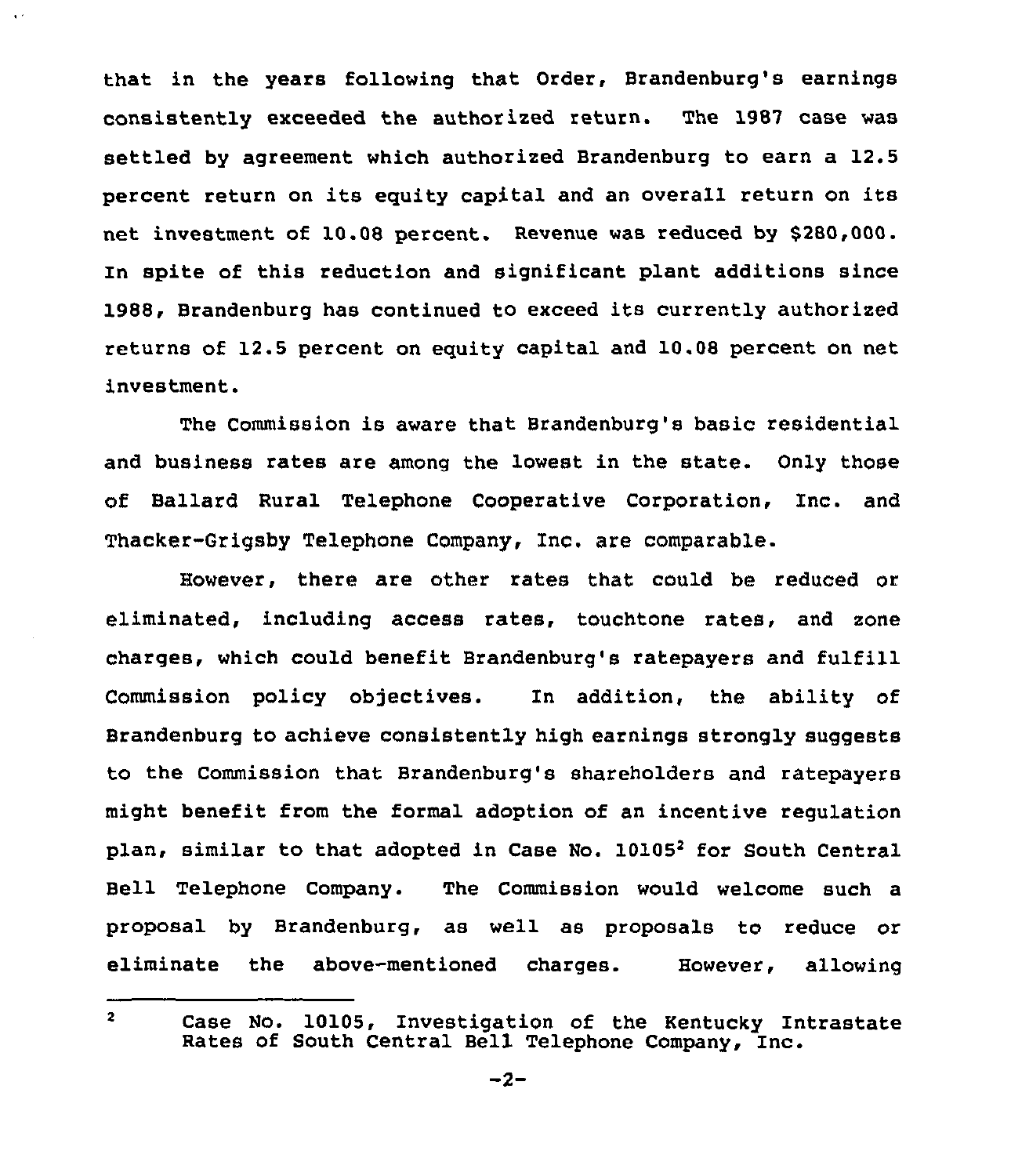Brandenburg to earn at the levels cited in the analysis to follow would be a violation of this Commission's legislative mandate.

# ANALYSIS

Based upon the Commission's analysis of the annual and quarterly reports, Brandenburg's earned return on year-end net investment has ranged between approximately 17.9 percent for the 12-month period ended December 31, 1988 - the first year following the Commission's Order in Case No. 9859 — and approximately 15.6 percent for the 12-month period ended December 31, 1991. For the 12-month periods ended March 31, 1992, June 31, 1992, and September 30, 1992 Brandenburg has earned approximately 16.4 percent, 16.5 percent and 17.6 percent, respectively. The 17 .6 percent return on net investment at September 30, 1992 equates to an effective equity return of approximately 22 percent. At September 30, 1992, Brandenburg's equity ratio stood at approximately 70 percent and dividends to common shareholders for the year ended December 31, 1991 were \$10 per share on an annual basis. These dividends represent a 20 percent dividend yield to shareholders. The earnings levels attained by Brandenburg have allowed it to accumulate retained earnings sufficient enough to invest approximately \$4.3 million in cellular activities and accumulate approximately \$6.5 million in temporary cash investments.

IT IS THEREFORE ORDERED that:

1. Within <sup>45</sup> days of the date of this Order, Brandenburg shall file comments stating the reasons, if any, why it should not

 $-3-$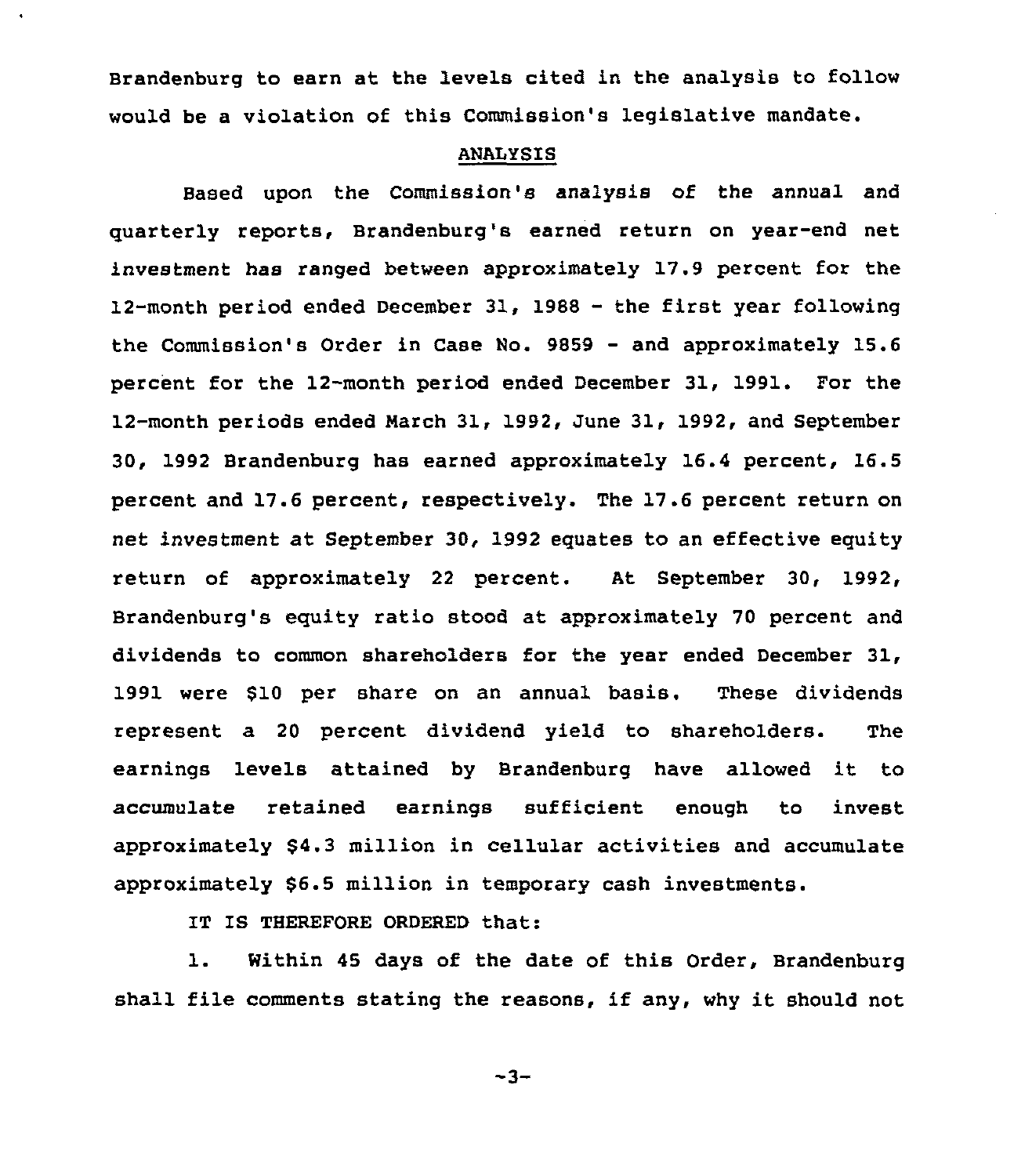lower rates to earn no more than its authorised rate of return of 12.5 percent on eguity capital and 10.0S percent on net investment.

2. Brandenburg shall file the following information to support its comments:

a. <sup>A</sup> detailed income statement for a 12-month period ending not more than 90 days prior to the date the response is filed. The income statement shall conform to the Uniform System of Accounts.

b. <sup>A</sup> balance sheet prepared to correspond to the end of the 12-month period referenced in (a}. The balance sheet shall conform to the Uniform System of Accounts.

c. Calculations of Brandenburg's return on net investment and return on capital at the end of the same 12-month period.

d. <sup>A</sup> reconciliation of Brandenburg's net investment and capital at the end of the same 12-month period.

e. <sup>A</sup> schedule of rates with supporting documentation and testimony reflecting any proposed rate reduction.

f. <sup>A</sup> discussion of Brandenburg's opinions on the merits of Incentive Regulation, including whether Brandenburg is willing to consider adopting some form of Incentive Regulation Plan.

 $-4-$